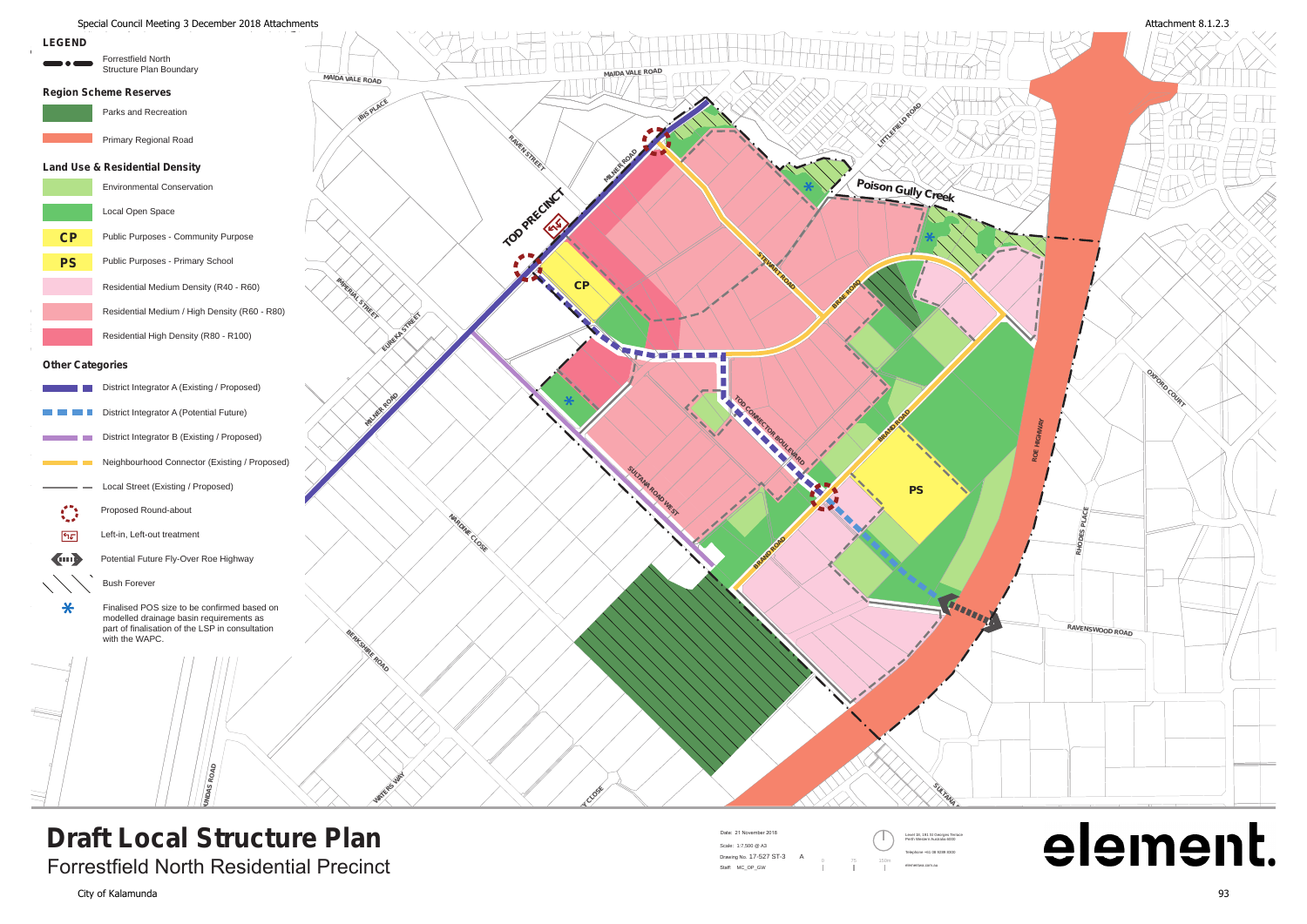Forrestfield North Residential Precinct – Local Structure Plan Map – Schedule of Modifications October 2018

| Mod $#$ | <b>Modification</b>                                                                                                                                                                                                                                                                                                                                                                                                                                      | <b>Nature of Modification</b> | <b>Justification</b>                                                                                                                                                                                                                                                                                                                  |
|---------|----------------------------------------------------------------------------------------------------------------------------------------------------------------------------------------------------------------------------------------------------------------------------------------------------------------------------------------------------------------------------------------------------------------------------------------------------------|-------------------------------|---------------------------------------------------------------------------------------------------------------------------------------------------------------------------------------------------------------------------------------------------------------------------------------------------------------------------------------|
| 1.      | Littlefield Road extension removed and replaced<br>with an indicative local street connecting existing<br>Littlefield Road to Stewart Road along the<br>approximate alignment of pre-existing bridle<br>trail. An indicative local street then follows a 'U'<br>shape connecting south from Stewart Road to<br>Milner Road, along pre-existing lot boundary at<br>norther end and then north of the community<br>purpose site and local open space area. | Road Network                  | Response to submissions.<br>Utilising the existing road and bridle trail<br>network where possible reduces<br>infrastructure costs and provides landowners<br>with greater design flexibility at future<br>planning stages.<br>Neighbourhood Connector road type not<br>required to service this northern portion of<br>the precinct. |
| 2.      | Indicative local street forming extension of<br>Raven Street south east from Milner Road to<br>ecological corridor to be removed.                                                                                                                                                                                                                                                                                                                        | Road Network                  | Road network is being modified to utilise<br>existing road connections. This indicative<br>local street is no longer required based on<br>the reconfigured road network.                                                                                                                                                              |
| 3.      | Roundabout at the intersection of indicative local<br>street in the vicinity of the intersection of Milner<br>Road and Raven Street to be removed.                                                                                                                                                                                                                                                                                                       | Road Network                  | Intersection no longer proposed, therefore<br>roundabout is redundant.                                                                                                                                                                                                                                                                |
| 4.      | Indicative local street extending from Stewart<br>Road south west to the Community Purpose site<br>/ Local Open Space area to be removed.                                                                                                                                                                                                                                                                                                                | Road Network                  | Road network is being modified to utilise<br>existing road connections. This indicative<br>local street is no longer required based on<br>the reconfigured road network.                                                                                                                                                              |
| 5.      | Brae Road Neighbourhood Connector extension<br>to be removed and then modified to reflect<br>existing road alignment to transition into the<br>TOD Connector District Integrator A road.                                                                                                                                                                                                                                                                 | Road Network                  | Response to submission.<br>Road network is being modified to utilise<br>existing road connections. This modified<br>road link is no longer required based on the<br>reconfigured road network.                                                                                                                                        |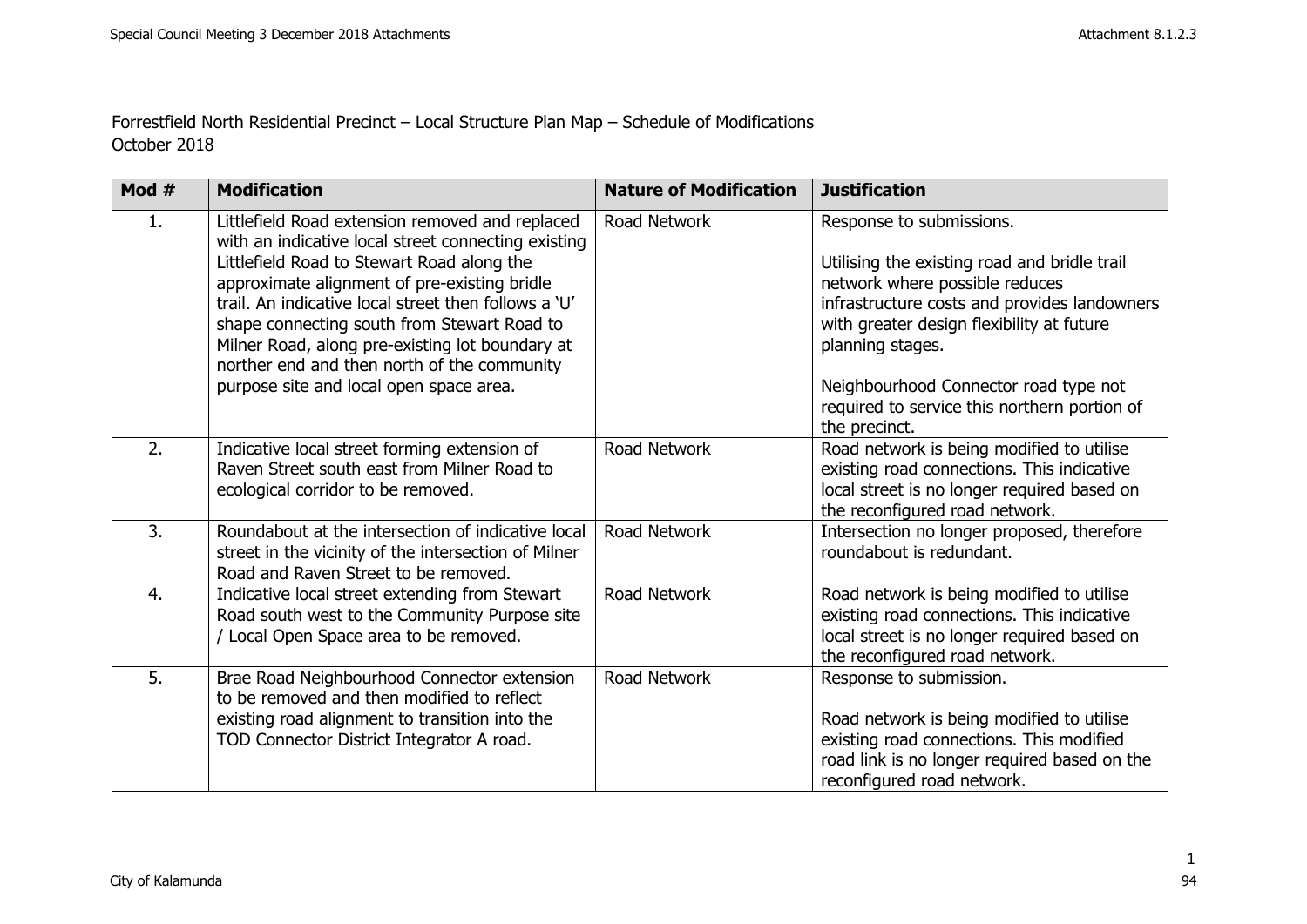| Mod #            | <b>Modification</b>                                                                                                                                                                                                                                                                                                                                                                                                               | <b>Nature of Modification</b>                                                            | <b>Justification</b>                                                                                                                                                            |
|------------------|-----------------------------------------------------------------------------------------------------------------------------------------------------------------------------------------------------------------------------------------------------------------------------------------------------------------------------------------------------------------------------------------------------------------------------------|------------------------------------------------------------------------------------------|---------------------------------------------------------------------------------------------------------------------------------------------------------------------------------|
| 6.               | TOD Connector District Integrator A road<br>reconfigured to run adjacent to property<br>boundary on southern edge and to then reflect<br>existing alignment of Brae Road before<br>transitioning into new road connection through<br>to Milner Road south of the Community Purpose<br>site and Local Open Space area.<br>Dog leg near Local Open Space area to be<br>removed and -replaced with T-intersection into<br>Brae Road. | Road Network                                                                             | Road network is being modified to utilise<br>existing road connections. Dog leg no longer<br>required based on modified road alignment.                                         |
| $\overline{7}$ . | Band of Residential High Density surrounding<br>Community Purpose site and Local Open Space<br>to be reconfigured to respond to modifications<br>made to TOD Connector configuration and<br>removal of dog leg.                                                                                                                                                                                                                   | Residential Medium/High<br>and High Density                                              | Reconfigured 'Residential High Density' area<br>to respond to modified alignment of TOD<br>Connector.                                                                           |
| 8.               | Road category for the proposed TOD Connector<br>east of Brand Road through to Roe Highway and<br>proposed fly-over at Roe Highway to be modified<br>to District Integrator A (Potential Future).                                                                                                                                                                                                                                  | Road Network                                                                             | Road category to be modified to reflect likely<br>longer-term connectivity option across Roe<br>Highway.                                                                        |
| 9.               | Underlying land use description of the proposed<br>TOD Connector east of Brand Road through to<br>Roe Highway and proposed fly-over at Roe<br>Highway to be modified to Residential Medium<br>Density and Local Open Space where it bisects<br>Environmental Conservation and Local Open<br>Space areas.                                                                                                                          | <b>Residential Medium</b><br>Density, Environmental<br>Conservation, Local Open<br>Space | Underlying land use descriptions to be<br>modified to protect and retain long term<br>road alignment option for Roe Highway<br>flyover.                                         |
| 10.              | Local Open Space strip to western side of<br>Environmental Conservation Area providing<br>southern link between primary school site and<br>future TOD Connector alignment to be converted<br>to Environmental Conservation.                                                                                                                                                                                                       | Local Open Space,<br>Environmental<br>Conservation                                       | Provision of a pedestrian and cycle link to<br>the primary school within Local Open Space<br>area not required due to indicative local<br>street link in this location abutting |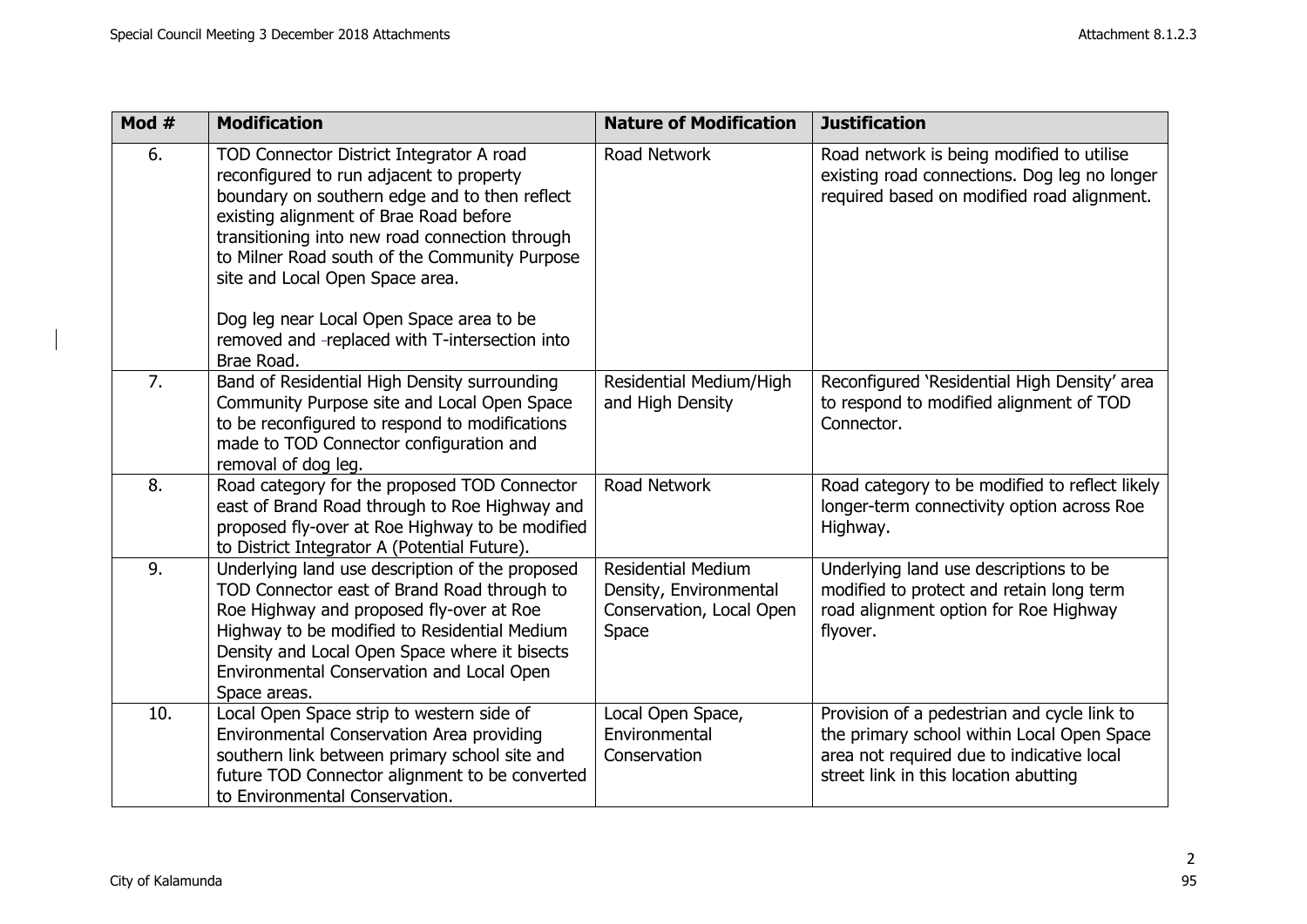| Mod # | <b>Modification</b>                                                                                                                                                                                                                                                                                                                                                                                                                                                                                                                            | <b>Nature of Modification</b>                             | <b>Justification</b>                                                                                                                                                                                                                     |
|-------|------------------------------------------------------------------------------------------------------------------------------------------------------------------------------------------------------------------------------------------------------------------------------------------------------------------------------------------------------------------------------------------------------------------------------------------------------------------------------------------------------------------------------------------------|-----------------------------------------------------------|------------------------------------------------------------------------------------------------------------------------------------------------------------------------------------------------------------------------------------------|
|       |                                                                                                                                                                                                                                                                                                                                                                                                                                                                                                                                                |                                                           | Environmental Conservation area that can<br>serve this function.                                                                                                                                                                         |
| 11.   | Residential Medium/High Density areas north<br>and south of TOD Connector west of Brand Road<br>to be modified to encroach east into Local Open<br>Space forming part of ecological corridor by<br>approximately 50m up to Environmental<br>Conservation areas and maintaining a minimum<br>width of 50m in the ecological corridor.                                                                                                                                                                                                           | Residential Medium / High<br>Density, Local Open<br>Space | Response to submissions.<br>Extent of Residential Medium/ High Density<br>area to be extended to allow for greater<br>development options for landowners.<br>Integrity and environmental value of<br>ecological corridor to be retained. |
| 12.   | Indicative local street alignments to be modified<br>to reflect changes to Residential Medium/High<br>Density areas north and south of TOD Connector<br>west of Brand Road where modified to encroach<br>east into Local Open Space forming part of<br>ecological corridor.<br>Northern link of indicative local street to connect<br>south to connect with TOD Connector.<br>Southern link of indicative local street to extend<br>south to connect with Sultana Road West.<br>See comments under modification 11 for further<br>information. | Road Network                                              | Road network to be modified to respond to<br>adjustments made to land use<br>arrangements.                                                                                                                                               |
| 13.   | Existing bridle trail to the east of Brae Road<br>forming an effective extension of Stewart Road<br>to the east of Brae Road to be modified from<br>Environmental Conservation to Local Open<br>Space where it abuts an Environmental<br>Conservation area to the north east.                                                                                                                                                                                                                                                                  | Environmental<br>Conservation, Local Open<br>Space        | Inclusion of the bridle trail as Local Open<br>Space rather than Environmental<br>Conservation allows greater opportunities<br>for potential use as part of the pedestrian<br>and cycle movement network in the locality.                |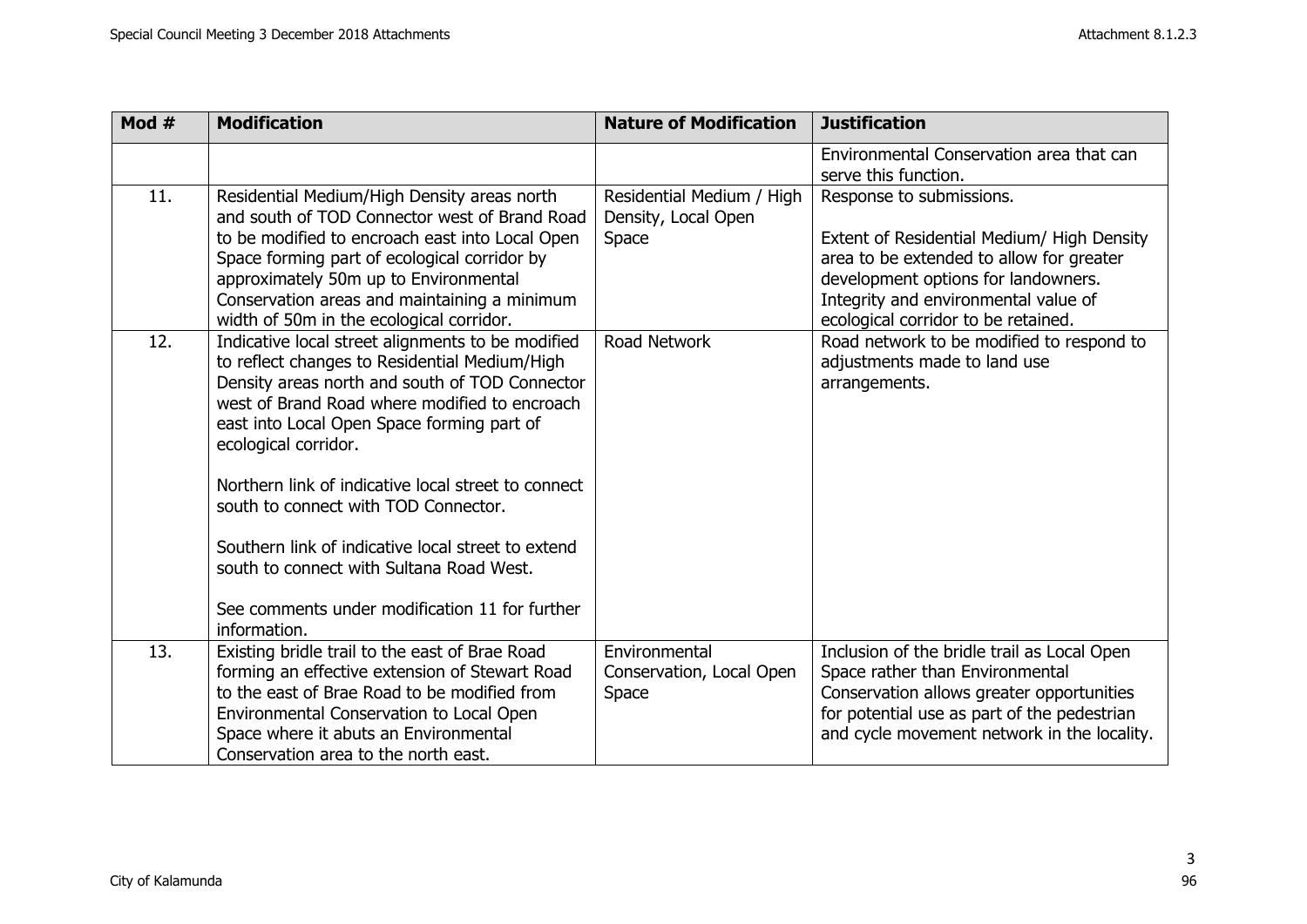| Mod # | <b>Modification</b>                                                                                                                                                                                                                                                                                                                                                                                                                | <b>Nature of Modification</b>                                           | <b>Justification</b>                                                                                                                                                                                                                                                                                    |
|-------|------------------------------------------------------------------------------------------------------------------------------------------------------------------------------------------------------------------------------------------------------------------------------------------------------------------------------------------------------------------------------------------------------------------------------------|-------------------------------------------------------------------------|---------------------------------------------------------------------------------------------------------------------------------------------------------------------------------------------------------------------------------------------------------------------------------------------------------|
| 14.   | Centrally located Environmental Conservation<br>area surrounded by Local Open Space north of<br>the TOD Connector between Brand Road and<br>Brae Road to be reconfigured to reflect the<br>modified TOD Connector Alignment. Local Open<br>Space surrounding the Environmental<br>Conservation area is to be removed.                                                                                                              | Environmental<br>Conservation, Local Open<br>Space                      | Changes required due to modified TOD<br>Connector alignment.<br>Local Open Space is not required to provide<br>a buffer to the Environmental Conservation<br>area where a local street is provided as the<br>interface as proposed.                                                                     |
| 15.   | Indicative local street configuration surrounding<br>Environmental Conservation area to the north of<br>the TOD Connector between Brand Road and<br>Brae Road to be reconfigured to reflect modified<br>Environmental Conservation area.                                                                                                                                                                                           | Road Network                                                            | Modified indicative local street network<br>required to reflect changes to Environmental<br>Conservation area.                                                                                                                                                                                          |
| 16.   | The indicative local street network in the<br>Residential Medium Density cell in the north east<br>section of the project area north of Brae Road<br>and adjacent to Roe Highway is to be extended<br>all the way round the residential block to join<br>back to Brae Road.                                                                                                                                                        | Road Network                                                            | By extending the indicative local street<br>network potential access into the<br>development cell is enhanced and the<br>opportunity for a more appropriate interface<br>to Roe Highway maintained.                                                                                                     |
| 17.   | Residential Medium Density cell located west of<br>the Brand Road and Brae Road intersection is to<br>be extended to encompass the Local Open<br>Space strip to the south west and a further<br>portion of Local Open Space adjacent to the<br>Parks and Recreation Reserve (Bush Forever<br>area) located on Brae Road. The indicative local<br>street network is to be modified accordingly<br>around the perimeter of the cell. | <b>Residential Medium</b><br>Density, Road Network,<br>Local Open Space | Response to submissions.<br>Extent of Residential Medium Density area<br>to be extended to allow for greater<br>development options for landowners,<br>including the retention of an existing house<br>and improvements. Integrity and<br>environmental value of ecological corridor to<br>be retained. |
| 18.   | Light Industry area to the north of Sultana Road<br>West to be removed and replaced with<br>'Residential Medium / High Density'.                                                                                                                                                                                                                                                                                                   | Light Industry and<br>Residential Medium / High<br>Density              | Response to submissions.<br>Light industry area with residential use<br>component not considered to be the most<br>appropriate interface to residential areas.                                                                                                                                          |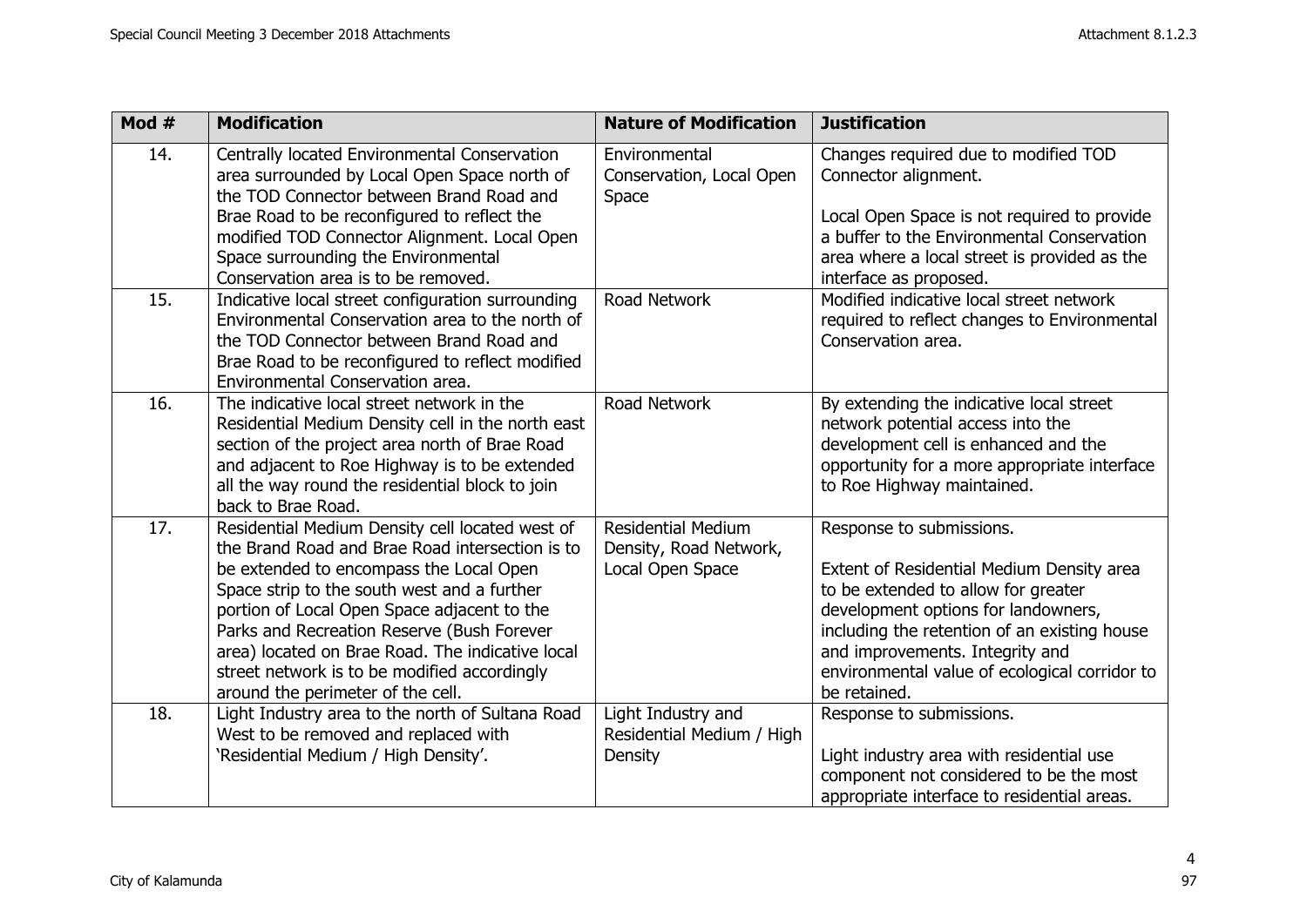| Mod # | <b>Modification</b>                                                                                                                                                                                                                                                                                                                 | <b>Nature of Modification</b>   | <b>Justification</b>                                                                                                                                                                                                                                                                                                                                                         |
|-------|-------------------------------------------------------------------------------------------------------------------------------------------------------------------------------------------------------------------------------------------------------------------------------------------------------------------------------------|---------------------------------|------------------------------------------------------------------------------------------------------------------------------------------------------------------------------------------------------------------------------------------------------------------------------------------------------------------------------------------------------------------------------|
|       |                                                                                                                                                                                                                                                                                                                                     |                                 | After consideration and review of the other<br>composite examples, Sultana Road West is<br>considered to be the most appropriate<br>boundary between the land uses of light<br>industrial and residential. Appropriate<br>transitional arrangements to light industrial<br>area to the south of Sultana Road West to<br>be dealt with at the Sultana Road West<br>interface. |
| 19.   | Existing southern retained component of Brae<br>Road immediately north of Sultana Road West to<br>be retained and extended north through to TOD<br>Connector with indicative local street alignment<br>to deviate west at northern end to provide<br>appropriate intersection geometry with TOD<br>Connector.                       | Road Network                    | Enhanced accessed proposed between<br>Sultana Road West and TOD Connector,<br>including potential short to medium term<br>access solution in the absence of the TOD<br>Connector linking to Milner Road within this<br>timeframe.                                                                                                                                            |
| 20.   | Residential High Density area south of TOD<br>Connector to be modified and confined to the<br>area west of the Brae Road indicative local street<br>connection.                                                                                                                                                                     | <b>Residential High Density</b> | Reconfigured 'Residential High Density' area<br>to respond to modified alignment of TOD<br>Connector and Brae Road indicative local<br>street link.                                                                                                                                                                                                                          |
| 21.   | The indicative local street network in the<br>Residential Medium Density cell in the south east<br>section of the project area east of Brand Road,<br>south of the future TOD Connector alignment<br>and adjacent to Roe Highway is to be extended<br>all the way round the residential block to join<br>back to Sultana Road West. | Road Network                    | By extending the indicative local street<br>network potential access into the<br>development cell is enhanced and the<br>opportunity for a more appropriate interface<br>to Roe Highway maintained.                                                                                                                                                                          |
| 22.   | Indicative local street forming effective<br>extension of Stewart Road east of Brae Road to<br>be removed.                                                                                                                                                                                                                          | Road Network                    | Removal of undesirable four-way<br>intersection between Brae Road and Stewart<br>Road with sufficient indicative local street<br>access into cell maintained east of Brae<br>Road.                                                                                                                                                                                           |